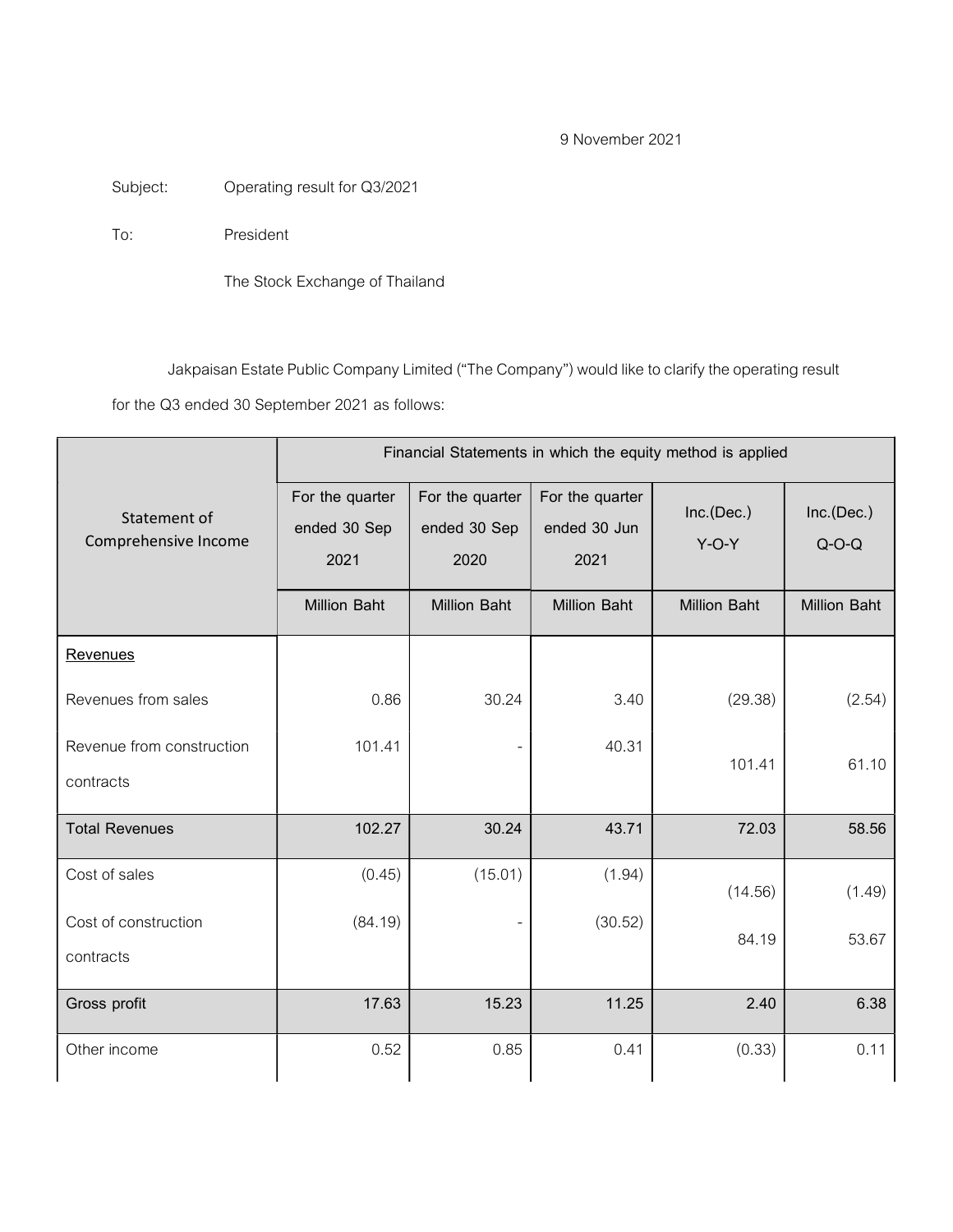|                                                       | Financial Statements in which the equity method is applied |                                         |                                         |                       |                       |  |  |
|-------------------------------------------------------|------------------------------------------------------------|-----------------------------------------|-----------------------------------------|-----------------------|-----------------------|--|--|
| Statement of<br>Comprehensive Income                  | For the quarter<br>ended 30 Sep<br>2021                    | For the quarter<br>ended 30 Sep<br>2020 | For the quarter<br>ended 30 Jun<br>2021 | Inc.(Dec.)<br>$Y-O-Y$ | Inc.(Dec.)<br>$Q-O-Q$ |  |  |
|                                                       | <b>Million Baht</b>                                        | <b>Million Baht</b>                     | <b>Million Baht</b>                     | <b>Million Baht</b>   | <b>Million Baht</b>   |  |  |
| Selling expenses                                      | (0.09)                                                     | (1.37)                                  | (0.23)                                  | (1.28)                | (0.14)                |  |  |
| Administrative expenses                               | (6.31)                                                     | (4.91)                                  | (6.92)                                  | 0.13                  | (0.61)                |  |  |
| Managements' remuneration                             | (2.12)                                                     | (2.10)                                  | (2.09)                                  | 0.02                  | 0.03                  |  |  |
| Profit before finance costs<br>and income tax expense | 9.63                                                       | 7.69                                    | 2.42                                    | 1.94                  | 7.21                  |  |  |
| Finance income                                        | 0.10                                                       | 0.13                                    | 0.10                                    | (0.03)                | 0.00                  |  |  |
| Finance costs                                         | (1.70)                                                     | (2.22)                                  | (1.63)                                  | (0.52)                | 0.07                  |  |  |
| Share of profit from<br>investment in an associate    | 3.15                                                       | 1.22                                    | 0.95                                    | 1.93                  | 2.20                  |  |  |
| Profit before income tax<br>expense                   | 11.17                                                      | 6.82                                    | 1.84                                    | 4.35                  | 9.33                  |  |  |
| Income tax expense                                    | (1.64)                                                     | (1.21)                                  | (0.24)                                  | 0.43                  | 1.40                  |  |  |
| Net profit for the period                             | 9.53                                                       | 5.61                                    | 1.60                                    | 3.92                  | 7.93                  |  |  |

Total revenues for Q3/2021 was Baht 102.80 million which increased from the same period of prior year of Baht 71.71 million or 230.66% and increased from Q2/2021 of Baht 58.67 million or 132.96%.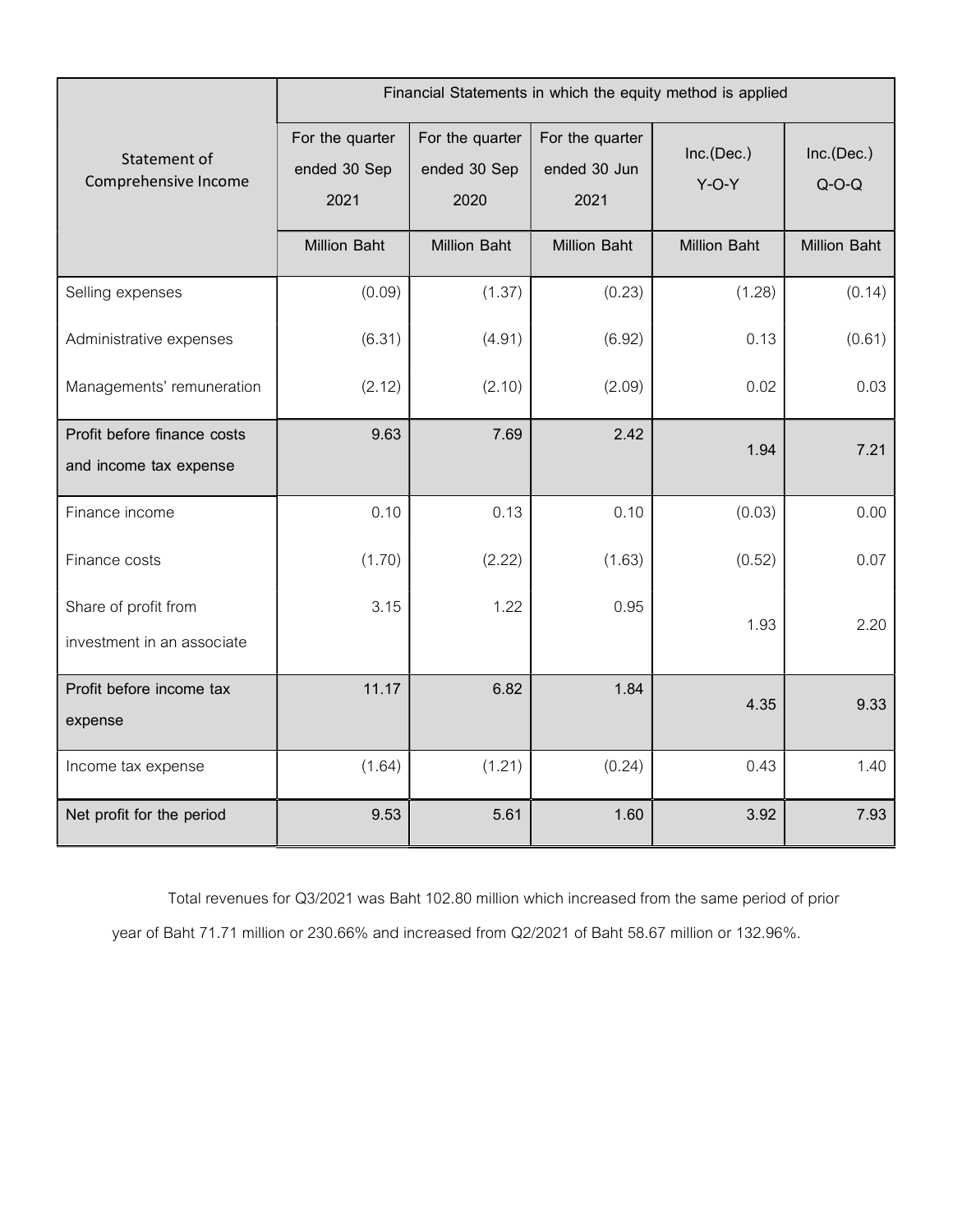# Total Revenues

# Revenue from sales of property

 For Q3/2021, the Company has no revenue from sales of property which decreased of Baht 29.31 million or 100% when compared with the same period of prior year and decreased of Baht 2.41 million or 100% when compared with Q2/2021, it mainly due to continuing to evolve of the Coronavirus disease 2019 pandemic. The Company's projects are located in Cholburi province.

# Revenue from construction contracts

Due to continuing to evolve of the Coronavirus disease 2019 pandemic, the Company shifts to other channel for revenue. For Q3/2021, the Company has revenue from construction contracts of Baht 101.41 million.

# Revenue from sales of beverage and bakery

 For Q3/2021, the Company has revenue from sales of beverage and bakery from Café Amazon and Puff&Pie which located in Fern project of Baht 0.86 million which decreased from the same period of prior year of Baht 0.07 million and decreased of Baht 0.13 million when compared with Q2/2021.

#### Other income

 Other income mainly consisted of rental income, income from breaching of construction agreements, facility income and others.

# Cost of sales and gross profit

 Cost of sales for Q3/2021 was Baht 0.45 million or 52.58% of revenue from sales, while cost of sales for Q3/2020 was Baht 15.01 million or 49.64% of revenue from sales and cost of sales for Q2/2021 was Baht 1.94 million or 57.01% of revenue from sales. Cost to sales ratio for Q2/2021 increased due to reduction of selling price.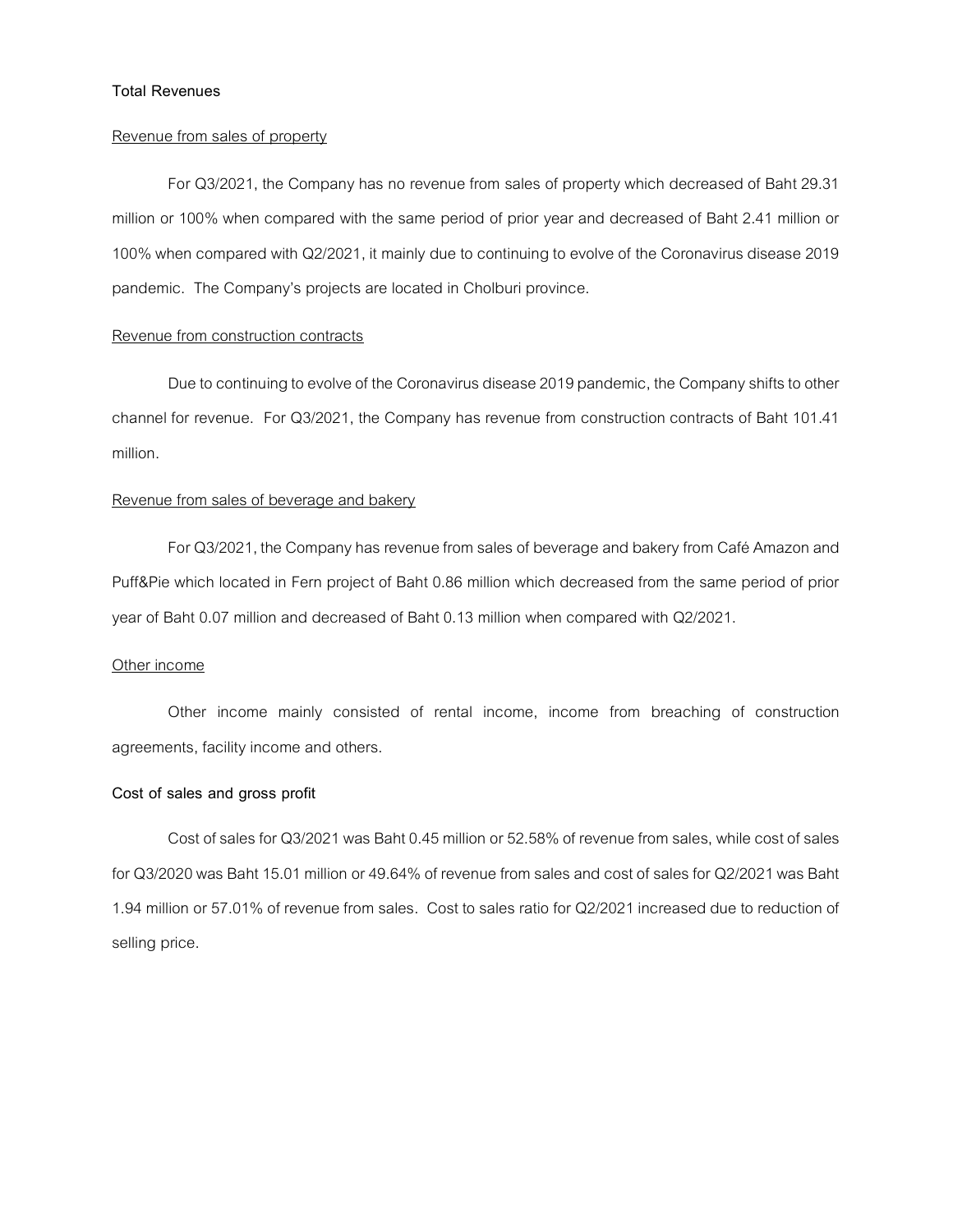#### Selling and Administrative expenses

# Selling expenses

 Selling expenses mainly consisted of salary, commission, per diem and bonus of sale team, sale promotion expense and transfer fee.

 Selling expense of Q3/2021 and Q3/2020 were Baht 0.09 million and Baht 1.37 million, respectively. Selling expenses represented 10.14% and 4.54% of revenue from sales, respectively.

#### Administrative expenses

 Administrative expenses (including managements' remuneration) for Q3/2021 and Q3/2020 were Baht 8.43 million and Baht 7.01 million, respectively, which increased of Baht 1.42 million. It mainly due to increase in advisor fee and in Q3/2000 accrued bonus was reversed of Baht 0.68 million.

# Finance costs

 Finance costs was interest expenses from long-term loan, bank overdraft and promissory notes. Finance costs for Q3/2021 and Q3/2020 were Baht 1.70 million and Baht 2.22 million, respectively. It decreased due to cash received from capital increase (IPO) of Baht 119.93 million. The Company paid for bank's debt, it resulted decreasing in finance cost. Finance costs for Q3/2021 slightly increased from Q2/2021 due to working capital required for construction work.

# Share of profit from investment in an associate

 The Company recognized profit from investment in M.T.S. Asset Development Co.,Ltd. which the company owned 40% of paid-up capital. The principal business of this associate is real estate development. Currently, it operated Idyl project at Umphur Pan Thong, Cholburi.

 The Company recognized share of profit from this associate in Q3/2021 of Baht 3.15 million which increased from the same period of prior year and Q2/2021 due to increase in units transfer.

## Net profit

 Net profit for Q3/2021 and Q3/2020 were Baht 9.53 million and Baht 5.61 million, respectively, and represented 9.27% and 18.05% of total revenues.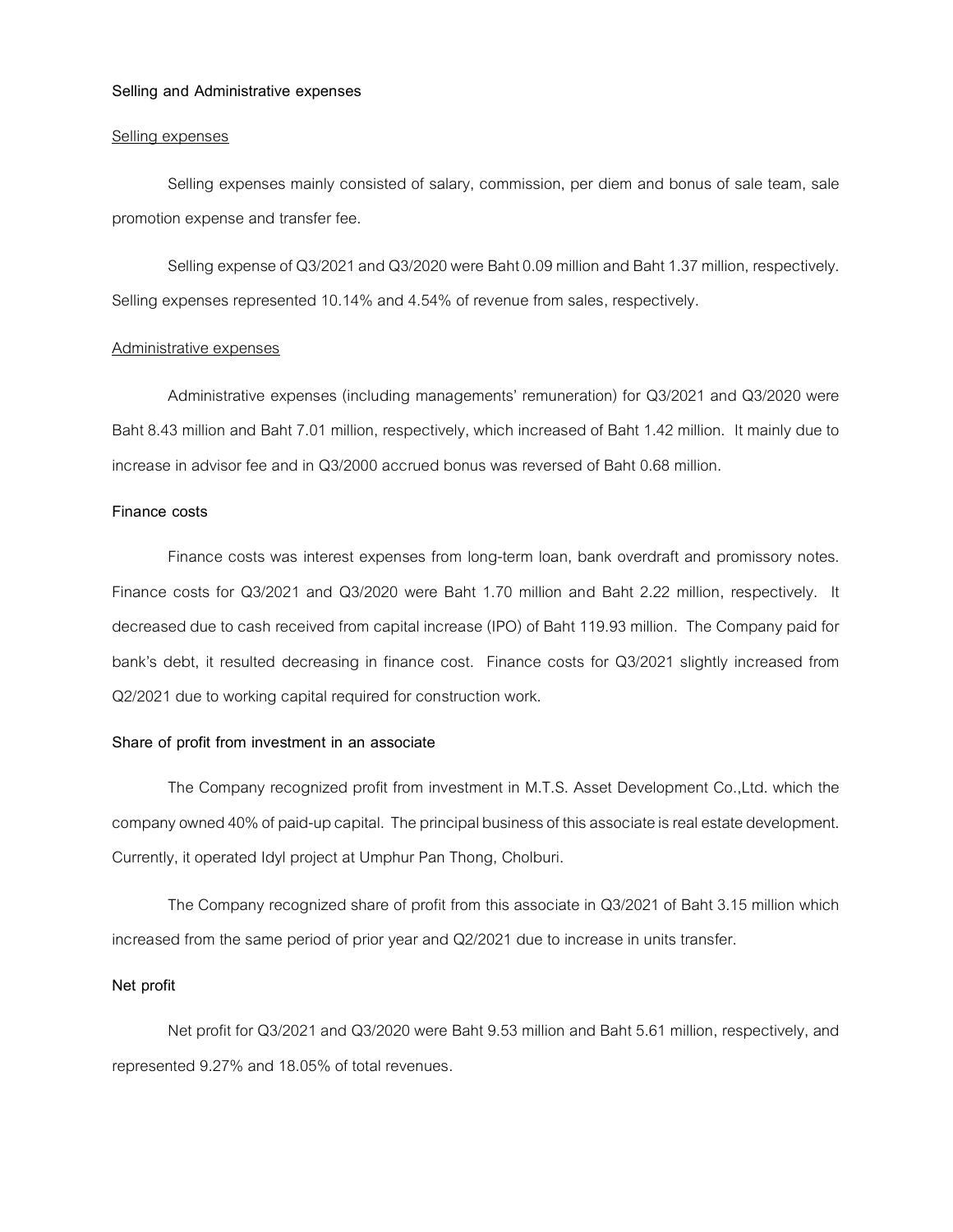# Summary of significant financial position

|                                        | Financial Statements in which the equity |                     |  |  |
|----------------------------------------|------------------------------------------|---------------------|--|--|
| <b>Statement of Financial Position</b> | method is applied                        |                     |  |  |
|                                        | As at 30 Sep 2021                        | As at 31 Dec 2020   |  |  |
|                                        | <b>Million Baht</b>                      | <b>Million Baht</b> |  |  |
| <b>Total Assets</b>                    | 735.79                                   | 599.20              |  |  |
| <b>Total Liabilities</b>               | 312.11                                   | 289.03              |  |  |
| <b>Total Shareholders' Equity</b>      | 423.68                                   | 310.16              |  |  |
| Debt to Equity Ratio (times)           | 0.74                                     | 0.93                |  |  |

Summary of significant financial position as at 30 September 2021 are as follows:

The Company's assets were mainly inventory, land held for development, investment in an associate and investment property. Total assets as at 30 September 2021 was Baht 735.79 million which increased from 31 December 2020 of Baht 136.59 million due to increase of receivable for construction work of Baht 78.88 million and acquire a plot of land of Baht 14.15 million including developing cost for Fern and Canna projects.

The Company's liabilities as at 30 September 2021 was Baht 312.11 million. Source of fund is bank overdraft and long-term loan from financial institutions. Bank overdraft and long-term loan represented 36.56% of total liabilities and shareholders' equity. Shareholders' equity as at 30 September 2021 increased of Baht 113.52 million due mainly to capital increase (IPO) of Baht 119.93, dividend payment of Baht 12.79 million and net profit for 9-month period of Baht 11.28 million.